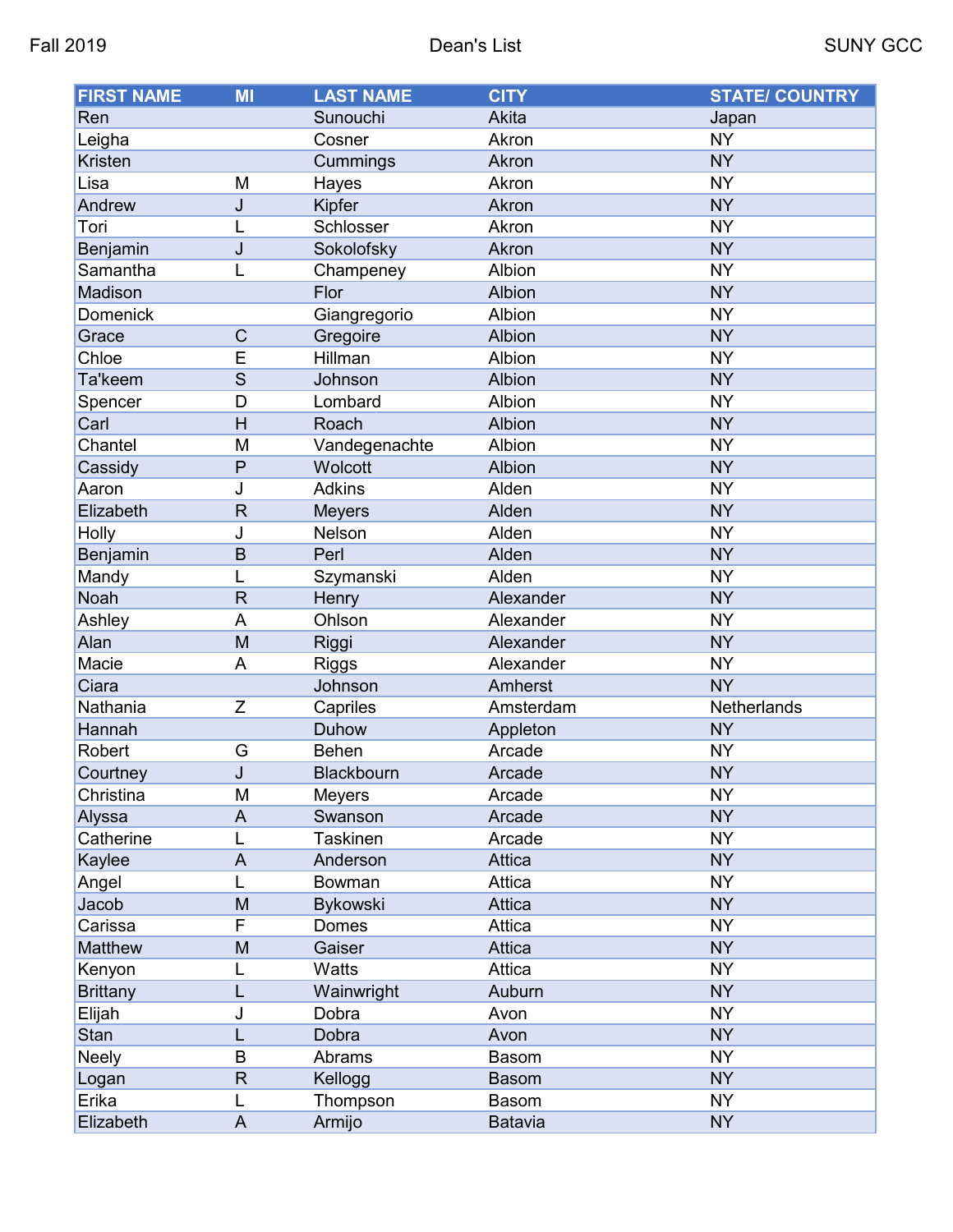| <b>FIRST NAME</b> | MI                      | <b>LAST NAME</b> | <b>CITY</b>          | <b>STATE/ COUNTRY</b>       |
|-------------------|-------------------------|------------------|----------------------|-----------------------------|
| Sharon            |                         | <b>Bryan</b>     | Batavia              | <b>NY</b>                   |
| <b>Rickelle</b>   | $\mathsf{R}$            | Chugg            | <b>Batavia</b>       | <b>NY</b>                   |
| <b>Rikki</b>      | A                       | Ettinger         | Batavia              | <b>NY</b>                   |
| Melissa           |                         | Fuglewicz        | <b>Batavia</b>       | <b>NY</b>                   |
| Stephen           | $\mathsf{P}$            | Gilebarto        | Batavia              | <b>NY</b>                   |
| Kaelynn           | M                       | Guiste           | <b>Batavia</b>       | <b>NY</b>                   |
| Emma              | E                       | Hagen            | Batavia              | <b>NY</b>                   |
| Kaylin            | M                       | Hamilton         | <b>Batavia</b>       | <b>NY</b>                   |
| <b>Alexis</b>     | S                       | Henderson        | Batavia              | <b>NY</b>                   |
| Kyler             | $\mathsf{R}$            | Preston          | <b>Batavia</b>       | <b>NY</b>                   |
| Morgan            | E                       | Reimer           | Batavia              | <b>NY</b>                   |
| Sabrina           |                         | Walton           | <b>Batavia</b>       | <b>NY</b>                   |
| Stephan           | J                       | Doolin           | <b>Berne</b>         | <b>NY</b>                   |
| Casie             |                         | <b>McAlpin</b>   | <b>Bethpage</b>      | <b>NY</b>                   |
| Domonique         | S                       | Lawhorn          | <b>Brockport</b>     | <b>NY</b>                   |
| Sarah             | L                       | Westcott         | <b>Brockport</b>     | <b>NY</b>                   |
| Michaela          | K                       | Manos            | <b>Brocton</b>       | <b>NY</b>                   |
| Haylea-Ann        | N                       | Self             | <b>Brocton</b>       | <b>NY</b>                   |
| Corvier           | L                       | Perry            | <b>Buffalo</b>       | <b>NY</b>                   |
| Meghan            | C                       | Carpenter        | Caledonia            | <b>NY</b>                   |
| April             | A                       | <b>Burke</b>     | Canandaigua          | <b>NY</b>                   |
| Manami            |                         | Horikawa         | Chiba                | Japan                       |
| Quincy            | E                       | Maxfield         | Churchville          | <b>NY</b>                   |
| Destiney          | $\overline{G}$          | <b>Schultz</b>   | Churchville          | <b>NY</b>                   |
| Amanda            |                         | Smith            | Churchville          | <b>NY</b>                   |
| Nicholas          | $\overline{C}$          | <b>Brown</b>     | Corfu                | <b>NY</b>                   |
| Alicia            | A                       | Carretto         | Corfu                | <b>NY</b>                   |
| Sarah             | M                       | Hamm-Johnson     | Corfu                | <b>NY</b>                   |
| Ayla              | E                       | Korczak          | Corfu                | <b>NY</b>                   |
| Raymond           | $\overline{\mathsf{s}}$ | Pray             | Corfu                | <b>NY</b>                   |
| Sean              | H                       | Seager           | Corfu                | <b>NY</b>                   |
| <b>Ilianthe</b>   | D                       | Curie            | Curacao              | <b>Netherlands Antilles</b> |
| Gined             |                         | Davelaar         | Curacao              | <b>Netherlands Antilles</b> |
| <b>Diante</b>     | P                       | <b>Scheepers</b> | Curacao              | <b>Netherlands Antilles</b> |
| Kyle              | M                       | Deleo            | Dansville            | <b>NY</b>                   |
| <b>Brendalee</b>  | D                       | <b>Duquette</b>  | <b>Dansville</b>     | <b>NY</b>                   |
| <b>Kirstin</b>    | М                       | George           | <b>Dansville</b>     | <b>NY</b>                   |
| Jade              | L                       | <b>Simons</b>    | <b>Dansville</b>     | <b>NY</b>                   |
| Savannah          | A                       | <b>Bienias</b>   | <b>Darien Center</b> | <b>NY</b>                   |
| Joshua            | M                       | Kramer           | <b>Darien Center</b> | <b>NY</b>                   |
| Carli             | T                       | Marino           | Darien Center        | <b>NY</b>                   |
| Jennifer          | A                       | Pickard          | Darien Center        | <b>NY</b>                   |
| Mary              | R                       | Spring           | Darien Center        | <b>NY</b>                   |
| Cassandra         | E                       | Gowanlock        | East Bethany         | <b>NY</b>                   |
| Makenzie          | L                       | LaFreniere       | East Bethany         | <b>NY</b>                   |
| <b>Riley</b>      | A                       | LaFreniere       | East Bethany         | <b>NY</b>                   |
| Caroline          | E                       | Pelton           | East Bethany         | <b>NY</b>                   |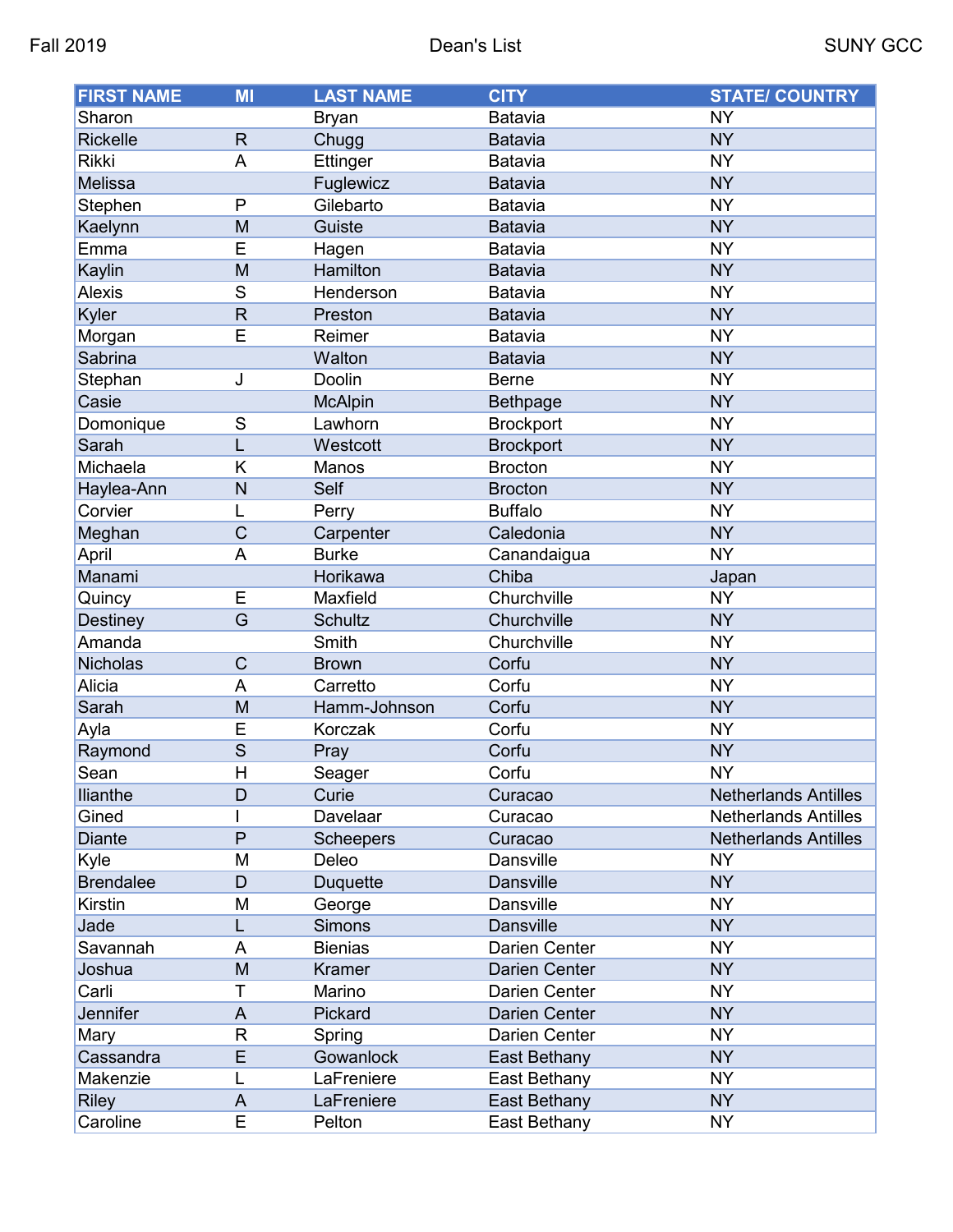| <b>Schafer</b><br>Eden<br>Lily<br>H<br><b>NY</b><br>Jessica<br>Padilla<br>M<br>Elba<br><b>NY</b><br>N<br>Fillmore<br><b>NY</b><br><b>Alexis</b><br><b>Breuer</b><br>E<br>Fillmore<br><b>NY</b><br>Cora<br>Hartung<br>Jedidiah<br>M<br><b>NY</b><br>Freedom<br><b>Bray</b><br>G<br>Freedom<br><b>NY</b><br>Leanna<br><b>Bray</b><br>$\mathsf{R}$<br>Freedom<br><b>NY</b><br>Jessica<br>Reynolds<br>Andrea<br>A<br>Friendship<br><b>NY</b><br>Bowman<br>J<br><b>NY</b><br>Gainesville<br>Timothy<br>Snyder<br>Kali<br><b>NY</b><br>$\mathsf{R}$<br>Morley<br>Gasport<br>E<br>Rhinehart<br><b>NY</b><br><b>Taylor</b><br>Gasport<br><b>NY</b><br>Katharina<br>M<br><b>Nieves</b><br>Geneseo<br>Victoria<br>Nolan<br><b>NY</b><br>J<br>Geneseo<br>Alexa<br>Salatel<br><b>NY</b><br>M<br>Geneseo<br>M<br><b>NY</b><br><b>Brendan</b><br>Wiley<br>Geneseo<br><b>NY</b><br><b>Marcus</b><br>Whitepigeon<br>Gowanda<br>Jared<br><b>NY</b><br>Evenden<br>Hamburg<br><b>NY</b><br>Chandler<br><b>Stephens</b><br>Hamburg<br>E<br><b>Baker</b><br>Hamlin<br><b>NY</b><br>Lauren<br><b>NY</b><br>Linda<br>Hamlin<br>A<br>Genagon<br>$\overline{\mathsf{s}}$<br><b>NY</b><br>Hemlock<br>Teaghan<br>Aroneseno<br>W<br><b>NY</b><br>James<br>Hemlock<br><b>Stevens</b><br><b>NY</b><br>Killian<br>Griep<br>Henrietta<br><b>NY</b><br>Ashley<br>A<br>Love<br>Henrietta<br>Dominic<br>Hilton<br><b>NY</b><br>J<br>Chiarella<br>P<br>Anh<br>Ho Chi Minh<br>Viet Nam<br>Tran<br>A<br><b>NY</b><br><b>Bartholomew</b><br>Holley<br><b>Brooklynn</b><br>V<br><b>NY</b><br>Paige<br><b>Brien</b><br>Holley<br><b>NY</b><br>Elizabeth<br>$\mathsf{A}$<br>Davenport<br>Holley<br>Julianna<br><b>NY</b><br>Holley<br><b>Drewry</b><br>R<br><b>NY</b><br>Grandy<br>Holley<br><b>Alexis</b><br>J<br><b>NY</b><br>Holley<br>Jessica<br>Haggerton<br>Xi<br>Lin<br>Holley<br><b>NY</b><br>Falta<br>Honeoye Falls<br><b>NY</b><br>Zachary<br>J<br>M<br><b>NY</b><br>Julia<br>Ashworth<br>Hornell<br>M<br>Walker<br>Hornell<br><b>NY</b><br>Patsy<br>Shadave<br><b>NY</b><br>N<br>Wright<br>Jamaica<br><b>NY</b><br>Anastasia<br>M<br>Jamestown<br>Johnson<br>Java Center<br><b>NY</b><br>MaryAnn<br><b>Bartz</b><br>Willow<br><b>NY</b><br>Johnsburg<br>R<br>Hogan<br>L<br>Kanagawa Ken<br>Shusaku<br>Fukawa<br>Japan<br>Н<br>Giang<br>Ho<br>TX<br>Katy<br>Kelly<br>M<br>Kent<br><b>NY</b><br><b>Bropst</b><br><b>NY</b><br>Madison<br><b>Brandes</b><br>Le Roy<br>E<br><b>NY</b><br>Rylee<br><b>Edwards</b><br>Le Roy<br>Austin<br><b>NY</b><br>Saeva<br>J<br>Le Roy | <b>FIRST NAME</b> | MI | <b>LAST NAME</b> | <b>CITY</b> | <b>STATE/ COUNTRY</b> |
|----------------------------------------------------------------------------------------------------------------------------------------------------------------------------------------------------------------------------------------------------------------------------------------------------------------------------------------------------------------------------------------------------------------------------------------------------------------------------------------------------------------------------------------------------------------------------------------------------------------------------------------------------------------------------------------------------------------------------------------------------------------------------------------------------------------------------------------------------------------------------------------------------------------------------------------------------------------------------------------------------------------------------------------------------------------------------------------------------------------------------------------------------------------------------------------------------------------------------------------------------------------------------------------------------------------------------------------------------------------------------------------------------------------------------------------------------------------------------------------------------------------------------------------------------------------------------------------------------------------------------------------------------------------------------------------------------------------------------------------------------------------------------------------------------------------------------------------------------------------------------------------------------------------------------------------------------------------------------------------------------------------------------------------------------------------------------------------------------------------------------------------------------------------------------------------------------------------------------------------------------------------------------------------------------------------------------------------------------------------------------------------------------------------------------------------------------------------------------------------------------------------------------------------|-------------------|----|------------------|-------------|-----------------------|
|                                                                                                                                                                                                                                                                                                                                                                                                                                                                                                                                                                                                                                                                                                                                                                                                                                                                                                                                                                                                                                                                                                                                                                                                                                                                                                                                                                                                                                                                                                                                                                                                                                                                                                                                                                                                                                                                                                                                                                                                                                                                                                                                                                                                                                                                                                                                                                                                                                                                                                                                        |                   |    |                  |             |                       |
|                                                                                                                                                                                                                                                                                                                                                                                                                                                                                                                                                                                                                                                                                                                                                                                                                                                                                                                                                                                                                                                                                                                                                                                                                                                                                                                                                                                                                                                                                                                                                                                                                                                                                                                                                                                                                                                                                                                                                                                                                                                                                                                                                                                                                                                                                                                                                                                                                                                                                                                                        |                   |    |                  |             |                       |
|                                                                                                                                                                                                                                                                                                                                                                                                                                                                                                                                                                                                                                                                                                                                                                                                                                                                                                                                                                                                                                                                                                                                                                                                                                                                                                                                                                                                                                                                                                                                                                                                                                                                                                                                                                                                                                                                                                                                                                                                                                                                                                                                                                                                                                                                                                                                                                                                                                                                                                                                        |                   |    |                  |             |                       |
|                                                                                                                                                                                                                                                                                                                                                                                                                                                                                                                                                                                                                                                                                                                                                                                                                                                                                                                                                                                                                                                                                                                                                                                                                                                                                                                                                                                                                                                                                                                                                                                                                                                                                                                                                                                                                                                                                                                                                                                                                                                                                                                                                                                                                                                                                                                                                                                                                                                                                                                                        |                   |    |                  |             |                       |
|                                                                                                                                                                                                                                                                                                                                                                                                                                                                                                                                                                                                                                                                                                                                                                                                                                                                                                                                                                                                                                                                                                                                                                                                                                                                                                                                                                                                                                                                                                                                                                                                                                                                                                                                                                                                                                                                                                                                                                                                                                                                                                                                                                                                                                                                                                                                                                                                                                                                                                                                        |                   |    |                  |             |                       |
|                                                                                                                                                                                                                                                                                                                                                                                                                                                                                                                                                                                                                                                                                                                                                                                                                                                                                                                                                                                                                                                                                                                                                                                                                                                                                                                                                                                                                                                                                                                                                                                                                                                                                                                                                                                                                                                                                                                                                                                                                                                                                                                                                                                                                                                                                                                                                                                                                                                                                                                                        |                   |    |                  |             |                       |
|                                                                                                                                                                                                                                                                                                                                                                                                                                                                                                                                                                                                                                                                                                                                                                                                                                                                                                                                                                                                                                                                                                                                                                                                                                                                                                                                                                                                                                                                                                                                                                                                                                                                                                                                                                                                                                                                                                                                                                                                                                                                                                                                                                                                                                                                                                                                                                                                                                                                                                                                        |                   |    |                  |             |                       |
|                                                                                                                                                                                                                                                                                                                                                                                                                                                                                                                                                                                                                                                                                                                                                                                                                                                                                                                                                                                                                                                                                                                                                                                                                                                                                                                                                                                                                                                                                                                                                                                                                                                                                                                                                                                                                                                                                                                                                                                                                                                                                                                                                                                                                                                                                                                                                                                                                                                                                                                                        |                   |    |                  |             |                       |
|                                                                                                                                                                                                                                                                                                                                                                                                                                                                                                                                                                                                                                                                                                                                                                                                                                                                                                                                                                                                                                                                                                                                                                                                                                                                                                                                                                                                                                                                                                                                                                                                                                                                                                                                                                                                                                                                                                                                                                                                                                                                                                                                                                                                                                                                                                                                                                                                                                                                                                                                        |                   |    |                  |             |                       |
|                                                                                                                                                                                                                                                                                                                                                                                                                                                                                                                                                                                                                                                                                                                                                                                                                                                                                                                                                                                                                                                                                                                                                                                                                                                                                                                                                                                                                                                                                                                                                                                                                                                                                                                                                                                                                                                                                                                                                                                                                                                                                                                                                                                                                                                                                                                                                                                                                                                                                                                                        |                   |    |                  |             |                       |
|                                                                                                                                                                                                                                                                                                                                                                                                                                                                                                                                                                                                                                                                                                                                                                                                                                                                                                                                                                                                                                                                                                                                                                                                                                                                                                                                                                                                                                                                                                                                                                                                                                                                                                                                                                                                                                                                                                                                                                                                                                                                                                                                                                                                                                                                                                                                                                                                                                                                                                                                        |                   |    |                  |             |                       |
|                                                                                                                                                                                                                                                                                                                                                                                                                                                                                                                                                                                                                                                                                                                                                                                                                                                                                                                                                                                                                                                                                                                                                                                                                                                                                                                                                                                                                                                                                                                                                                                                                                                                                                                                                                                                                                                                                                                                                                                                                                                                                                                                                                                                                                                                                                                                                                                                                                                                                                                                        |                   |    |                  |             |                       |
|                                                                                                                                                                                                                                                                                                                                                                                                                                                                                                                                                                                                                                                                                                                                                                                                                                                                                                                                                                                                                                                                                                                                                                                                                                                                                                                                                                                                                                                                                                                                                                                                                                                                                                                                                                                                                                                                                                                                                                                                                                                                                                                                                                                                                                                                                                                                                                                                                                                                                                                                        |                   |    |                  |             |                       |
|                                                                                                                                                                                                                                                                                                                                                                                                                                                                                                                                                                                                                                                                                                                                                                                                                                                                                                                                                                                                                                                                                                                                                                                                                                                                                                                                                                                                                                                                                                                                                                                                                                                                                                                                                                                                                                                                                                                                                                                                                                                                                                                                                                                                                                                                                                                                                                                                                                                                                                                                        |                   |    |                  |             |                       |
|                                                                                                                                                                                                                                                                                                                                                                                                                                                                                                                                                                                                                                                                                                                                                                                                                                                                                                                                                                                                                                                                                                                                                                                                                                                                                                                                                                                                                                                                                                                                                                                                                                                                                                                                                                                                                                                                                                                                                                                                                                                                                                                                                                                                                                                                                                                                                                                                                                                                                                                                        |                   |    |                  |             |                       |
|                                                                                                                                                                                                                                                                                                                                                                                                                                                                                                                                                                                                                                                                                                                                                                                                                                                                                                                                                                                                                                                                                                                                                                                                                                                                                                                                                                                                                                                                                                                                                                                                                                                                                                                                                                                                                                                                                                                                                                                                                                                                                                                                                                                                                                                                                                                                                                                                                                                                                                                                        |                   |    |                  |             |                       |
|                                                                                                                                                                                                                                                                                                                                                                                                                                                                                                                                                                                                                                                                                                                                                                                                                                                                                                                                                                                                                                                                                                                                                                                                                                                                                                                                                                                                                                                                                                                                                                                                                                                                                                                                                                                                                                                                                                                                                                                                                                                                                                                                                                                                                                                                                                                                                                                                                                                                                                                                        |                   |    |                  |             |                       |
|                                                                                                                                                                                                                                                                                                                                                                                                                                                                                                                                                                                                                                                                                                                                                                                                                                                                                                                                                                                                                                                                                                                                                                                                                                                                                                                                                                                                                                                                                                                                                                                                                                                                                                                                                                                                                                                                                                                                                                                                                                                                                                                                                                                                                                                                                                                                                                                                                                                                                                                                        |                   |    |                  |             |                       |
|                                                                                                                                                                                                                                                                                                                                                                                                                                                                                                                                                                                                                                                                                                                                                                                                                                                                                                                                                                                                                                                                                                                                                                                                                                                                                                                                                                                                                                                                                                                                                                                                                                                                                                                                                                                                                                                                                                                                                                                                                                                                                                                                                                                                                                                                                                                                                                                                                                                                                                                                        |                   |    |                  |             |                       |
|                                                                                                                                                                                                                                                                                                                                                                                                                                                                                                                                                                                                                                                                                                                                                                                                                                                                                                                                                                                                                                                                                                                                                                                                                                                                                                                                                                                                                                                                                                                                                                                                                                                                                                                                                                                                                                                                                                                                                                                                                                                                                                                                                                                                                                                                                                                                                                                                                                                                                                                                        |                   |    |                  |             |                       |
|                                                                                                                                                                                                                                                                                                                                                                                                                                                                                                                                                                                                                                                                                                                                                                                                                                                                                                                                                                                                                                                                                                                                                                                                                                                                                                                                                                                                                                                                                                                                                                                                                                                                                                                                                                                                                                                                                                                                                                                                                                                                                                                                                                                                                                                                                                                                                                                                                                                                                                                                        |                   |    |                  |             |                       |
|                                                                                                                                                                                                                                                                                                                                                                                                                                                                                                                                                                                                                                                                                                                                                                                                                                                                                                                                                                                                                                                                                                                                                                                                                                                                                                                                                                                                                                                                                                                                                                                                                                                                                                                                                                                                                                                                                                                                                                                                                                                                                                                                                                                                                                                                                                                                                                                                                                                                                                                                        |                   |    |                  |             |                       |
|                                                                                                                                                                                                                                                                                                                                                                                                                                                                                                                                                                                                                                                                                                                                                                                                                                                                                                                                                                                                                                                                                                                                                                                                                                                                                                                                                                                                                                                                                                                                                                                                                                                                                                                                                                                                                                                                                                                                                                                                                                                                                                                                                                                                                                                                                                                                                                                                                                                                                                                                        |                   |    |                  |             |                       |
|                                                                                                                                                                                                                                                                                                                                                                                                                                                                                                                                                                                                                                                                                                                                                                                                                                                                                                                                                                                                                                                                                                                                                                                                                                                                                                                                                                                                                                                                                                                                                                                                                                                                                                                                                                                                                                                                                                                                                                                                                                                                                                                                                                                                                                                                                                                                                                                                                                                                                                                                        |                   |    |                  |             |                       |
|                                                                                                                                                                                                                                                                                                                                                                                                                                                                                                                                                                                                                                                                                                                                                                                                                                                                                                                                                                                                                                                                                                                                                                                                                                                                                                                                                                                                                                                                                                                                                                                                                                                                                                                                                                                                                                                                                                                                                                                                                                                                                                                                                                                                                                                                                                                                                                                                                                                                                                                                        |                   |    |                  |             |                       |
|                                                                                                                                                                                                                                                                                                                                                                                                                                                                                                                                                                                                                                                                                                                                                                                                                                                                                                                                                                                                                                                                                                                                                                                                                                                                                                                                                                                                                                                                                                                                                                                                                                                                                                                                                                                                                                                                                                                                                                                                                                                                                                                                                                                                                                                                                                                                                                                                                                                                                                                                        |                   |    |                  |             |                       |
|                                                                                                                                                                                                                                                                                                                                                                                                                                                                                                                                                                                                                                                                                                                                                                                                                                                                                                                                                                                                                                                                                                                                                                                                                                                                                                                                                                                                                                                                                                                                                                                                                                                                                                                                                                                                                                                                                                                                                                                                                                                                                                                                                                                                                                                                                                                                                                                                                                                                                                                                        |                   |    |                  |             |                       |
|                                                                                                                                                                                                                                                                                                                                                                                                                                                                                                                                                                                                                                                                                                                                                                                                                                                                                                                                                                                                                                                                                                                                                                                                                                                                                                                                                                                                                                                                                                                                                                                                                                                                                                                                                                                                                                                                                                                                                                                                                                                                                                                                                                                                                                                                                                                                                                                                                                                                                                                                        |                   |    |                  |             |                       |
|                                                                                                                                                                                                                                                                                                                                                                                                                                                                                                                                                                                                                                                                                                                                                                                                                                                                                                                                                                                                                                                                                                                                                                                                                                                                                                                                                                                                                                                                                                                                                                                                                                                                                                                                                                                                                                                                                                                                                                                                                                                                                                                                                                                                                                                                                                                                                                                                                                                                                                                                        |                   |    |                  |             |                       |
|                                                                                                                                                                                                                                                                                                                                                                                                                                                                                                                                                                                                                                                                                                                                                                                                                                                                                                                                                                                                                                                                                                                                                                                                                                                                                                                                                                                                                                                                                                                                                                                                                                                                                                                                                                                                                                                                                                                                                                                                                                                                                                                                                                                                                                                                                                                                                                                                                                                                                                                                        |                   |    |                  |             |                       |
|                                                                                                                                                                                                                                                                                                                                                                                                                                                                                                                                                                                                                                                                                                                                                                                                                                                                                                                                                                                                                                                                                                                                                                                                                                                                                                                                                                                                                                                                                                                                                                                                                                                                                                                                                                                                                                                                                                                                                                                                                                                                                                                                                                                                                                                                                                                                                                                                                                                                                                                                        |                   |    |                  |             |                       |
|                                                                                                                                                                                                                                                                                                                                                                                                                                                                                                                                                                                                                                                                                                                                                                                                                                                                                                                                                                                                                                                                                                                                                                                                                                                                                                                                                                                                                                                                                                                                                                                                                                                                                                                                                                                                                                                                                                                                                                                                                                                                                                                                                                                                                                                                                                                                                                                                                                                                                                                                        |                   |    |                  |             |                       |
|                                                                                                                                                                                                                                                                                                                                                                                                                                                                                                                                                                                                                                                                                                                                                                                                                                                                                                                                                                                                                                                                                                                                                                                                                                                                                                                                                                                                                                                                                                                                                                                                                                                                                                                                                                                                                                                                                                                                                                                                                                                                                                                                                                                                                                                                                                                                                                                                                                                                                                                                        |                   |    |                  |             |                       |
|                                                                                                                                                                                                                                                                                                                                                                                                                                                                                                                                                                                                                                                                                                                                                                                                                                                                                                                                                                                                                                                                                                                                                                                                                                                                                                                                                                                                                                                                                                                                                                                                                                                                                                                                                                                                                                                                                                                                                                                                                                                                                                                                                                                                                                                                                                                                                                                                                                                                                                                                        |                   |    |                  |             |                       |
|                                                                                                                                                                                                                                                                                                                                                                                                                                                                                                                                                                                                                                                                                                                                                                                                                                                                                                                                                                                                                                                                                                                                                                                                                                                                                                                                                                                                                                                                                                                                                                                                                                                                                                                                                                                                                                                                                                                                                                                                                                                                                                                                                                                                                                                                                                                                                                                                                                                                                                                                        |                   |    |                  |             |                       |
|                                                                                                                                                                                                                                                                                                                                                                                                                                                                                                                                                                                                                                                                                                                                                                                                                                                                                                                                                                                                                                                                                                                                                                                                                                                                                                                                                                                                                                                                                                                                                                                                                                                                                                                                                                                                                                                                                                                                                                                                                                                                                                                                                                                                                                                                                                                                                                                                                                                                                                                                        |                   |    |                  |             |                       |
|                                                                                                                                                                                                                                                                                                                                                                                                                                                                                                                                                                                                                                                                                                                                                                                                                                                                                                                                                                                                                                                                                                                                                                                                                                                                                                                                                                                                                                                                                                                                                                                                                                                                                                                                                                                                                                                                                                                                                                                                                                                                                                                                                                                                                                                                                                                                                                                                                                                                                                                                        |                   |    |                  |             |                       |
|                                                                                                                                                                                                                                                                                                                                                                                                                                                                                                                                                                                                                                                                                                                                                                                                                                                                                                                                                                                                                                                                                                                                                                                                                                                                                                                                                                                                                                                                                                                                                                                                                                                                                                                                                                                                                                                                                                                                                                                                                                                                                                                                                                                                                                                                                                                                                                                                                                                                                                                                        |                   |    |                  |             |                       |
|                                                                                                                                                                                                                                                                                                                                                                                                                                                                                                                                                                                                                                                                                                                                                                                                                                                                                                                                                                                                                                                                                                                                                                                                                                                                                                                                                                                                                                                                                                                                                                                                                                                                                                                                                                                                                                                                                                                                                                                                                                                                                                                                                                                                                                                                                                                                                                                                                                                                                                                                        |                   |    |                  |             |                       |
|                                                                                                                                                                                                                                                                                                                                                                                                                                                                                                                                                                                                                                                                                                                                                                                                                                                                                                                                                                                                                                                                                                                                                                                                                                                                                                                                                                                                                                                                                                                                                                                                                                                                                                                                                                                                                                                                                                                                                                                                                                                                                                                                                                                                                                                                                                                                                                                                                                                                                                                                        |                   |    |                  |             |                       |
|                                                                                                                                                                                                                                                                                                                                                                                                                                                                                                                                                                                                                                                                                                                                                                                                                                                                                                                                                                                                                                                                                                                                                                                                                                                                                                                                                                                                                                                                                                                                                                                                                                                                                                                                                                                                                                                                                                                                                                                                                                                                                                                                                                                                                                                                                                                                                                                                                                                                                                                                        |                   |    |                  |             |                       |
|                                                                                                                                                                                                                                                                                                                                                                                                                                                                                                                                                                                                                                                                                                                                                                                                                                                                                                                                                                                                                                                                                                                                                                                                                                                                                                                                                                                                                                                                                                                                                                                                                                                                                                                                                                                                                                                                                                                                                                                                                                                                                                                                                                                                                                                                                                                                                                                                                                                                                                                                        |                   |    |                  |             |                       |
|                                                                                                                                                                                                                                                                                                                                                                                                                                                                                                                                                                                                                                                                                                                                                                                                                                                                                                                                                                                                                                                                                                                                                                                                                                                                                                                                                                                                                                                                                                                                                                                                                                                                                                                                                                                                                                                                                                                                                                                                                                                                                                                                                                                                                                                                                                                                                                                                                                                                                                                                        |                   |    |                  |             |                       |
|                                                                                                                                                                                                                                                                                                                                                                                                                                                                                                                                                                                                                                                                                                                                                                                                                                                                                                                                                                                                                                                                                                                                                                                                                                                                                                                                                                                                                                                                                                                                                                                                                                                                                                                                                                                                                                                                                                                                                                                                                                                                                                                                                                                                                                                                                                                                                                                                                                                                                                                                        |                   |    |                  |             |                       |
|                                                                                                                                                                                                                                                                                                                                                                                                                                                                                                                                                                                                                                                                                                                                                                                                                                                                                                                                                                                                                                                                                                                                                                                                                                                                                                                                                                                                                                                                                                                                                                                                                                                                                                                                                                                                                                                                                                                                                                                                                                                                                                                                                                                                                                                                                                                                                                                                                                                                                                                                        |                   |    |                  |             |                       |
|                                                                                                                                                                                                                                                                                                                                                                                                                                                                                                                                                                                                                                                                                                                                                                                                                                                                                                                                                                                                                                                                                                                                                                                                                                                                                                                                                                                                                                                                                                                                                                                                                                                                                                                                                                                                                                                                                                                                                                                                                                                                                                                                                                                                                                                                                                                                                                                                                                                                                                                                        |                   |    |                  |             |                       |
|                                                                                                                                                                                                                                                                                                                                                                                                                                                                                                                                                                                                                                                                                                                                                                                                                                                                                                                                                                                                                                                                                                                                                                                                                                                                                                                                                                                                                                                                                                                                                                                                                                                                                                                                                                                                                                                                                                                                                                                                                                                                                                                                                                                                                                                                                                                                                                                                                                                                                                                                        | Haley             | J  | <b>Steen</b>     | Le Roy      | <b>NY</b>             |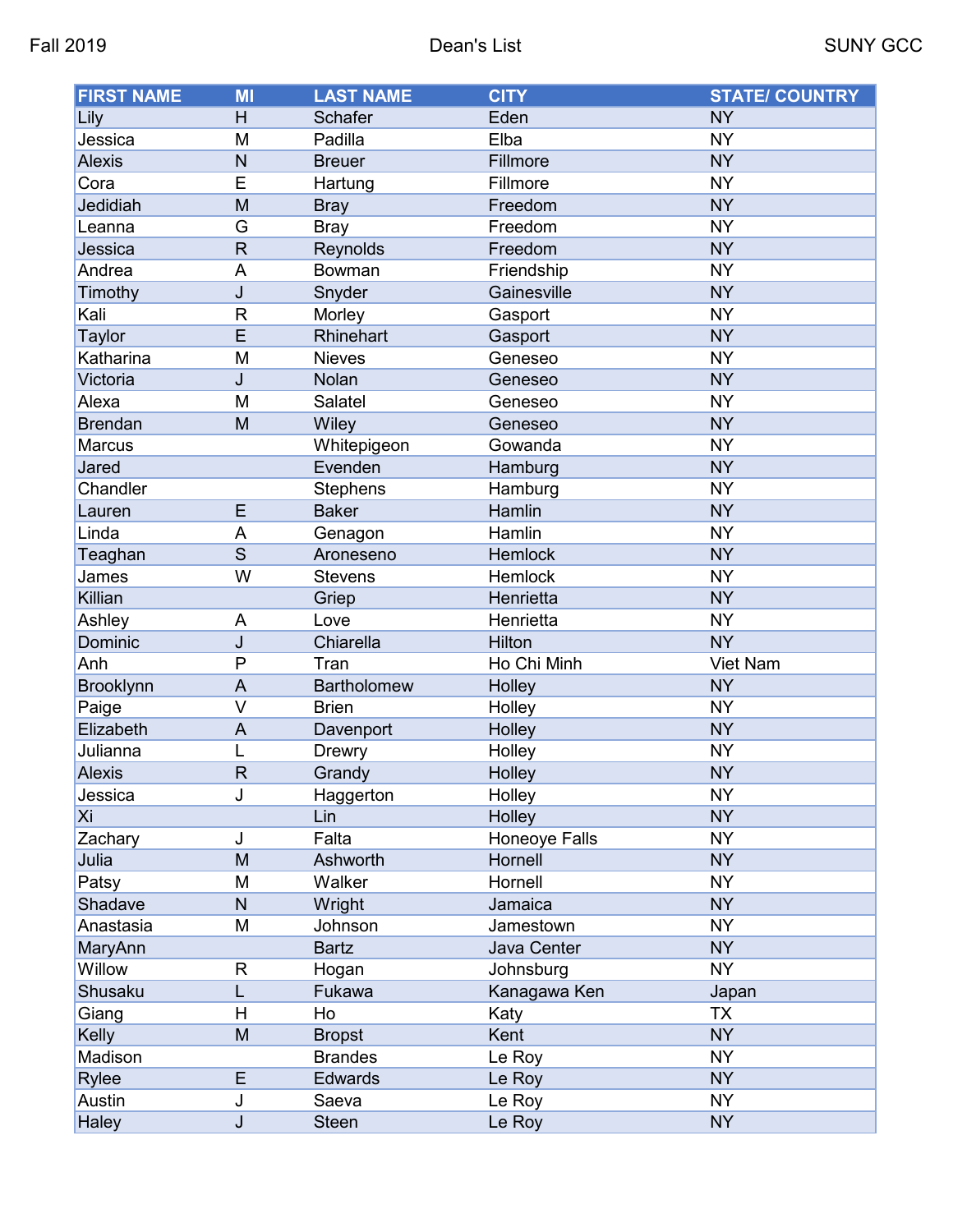| <b>FIRST NAME</b> | <b>MI</b>      | <b>LAST NAME</b> | <b>CITY</b>          | <b>STATE/ COUNTRY</b> |
|-------------------|----------------|------------------|----------------------|-----------------------|
| Joshua            | J              | Sylvester        | Le Roy               | <b>NY</b>             |
| <b>Brenda</b>     | Κ              | Turner           | Le Roy               | <b>NY</b>             |
| Kaden             | A              | Vangalio         | Le Roy               | <b>NY</b>             |
| Samantha          | $\mathsf{R}$   | Grillo           | Lima                 | <b>NY</b>             |
| Kali              |                | Losey            | Livonia              | <b>NY</b>             |
| Stephanie         | L              | <b>Crafts</b>    | Lockport             | <b>NY</b>             |
| Ethan             | A              | Heim             | Lockport             | <b>NY</b>             |
| Alecia            | $\mathsf{R}$   | Hinkson          | Lyndonville          | <b>NY</b>             |
| Sharbel           | E              | Simon            | Lyndonville          | <b>NY</b>             |
| <b>Nicholas</b>   | R              | Cody             | Medina               | <b>NY</b>             |
| <b>Alexis</b>     | $\mathsf{N}$   | Greco            | Medina               | <b>NY</b>             |
| Kaela             | K              | Grosslinger      | Medina               | <b>NY</b>             |
| Thea              |                | Grube            | Medina               | <b>NY</b>             |
| Jessica           | $\mathsf{R}$   | Grundner         | Medina               | <b>NY</b>             |
| Trenton           | J              | Jones            | Medina               | <b>NY</b>             |
| Ashton            | E              | Laird            | Medina               | <b>NY</b>             |
| Grace             | M              | Masse            | Medina               | <b>NY</b>             |
| Autumn            | M              | Salatka          | Medina               | <b>NY</b>             |
| Elizabeth         | J              | Schening         | Medina               | <b>NY</b>             |
| Andrew            | D              | Sipple           | Medina               | <b>NY</b>             |
| Justin            | R              | Ward             | Medina               | <b>NY</b>             |
| <b>Neil</b>       | F              | Gillotti         | Middleport           | <b>NY</b>             |
| Alexandria        | M              | Sargent          | Middleport           | <b>NY</b>             |
| Melissa           | L              | Curry            | <b>Mount Morris</b>  | <b>NY</b>             |
| Carlena           | M              | <b>DiSalvo</b>   | <b>Mount Morris</b>  | <b>NY</b>             |
| Jacob             | F              | Green            | <b>Mount Morris</b>  | <b>NY</b>             |
| Adrianna          |                | Lockwood         | <b>Mount Morris</b>  | <b>NY</b>             |
| Chanae            |                | Smith            | <b>Mount Morris</b>  | <b>NY</b>             |
| Cole              | A              | Murray           | Mt Morris            | <b>NY</b>             |
| <b>Brandyn</b>    |                | Gatenby          | <b>Naples</b>        | <b>FL</b>             |
| <b>Harley</b>     | A              | Madden           | New Berlin           | <b>NY</b>             |
| Matthew           | J              | Longfellow       | North Chili          | <b>NY</b>             |
| Christine         | M              | Smith            | North Chili          | <b>NY</b>             |
| Morgan            | L              | <b>Mathis</b>    | <b>North Collins</b> | <b>NY</b>             |
| Natalie           | E              | Loos             | North Java           | <b>NY</b>             |
| Kimberly          | N              | McDowell         | Nunda                | <b>NY</b>             |
| Rebecca           | S              | Carlsen          | Oakfield             | <b>NY</b>             |
| <b>Brianna</b>    | $\circ$        | Greene           | Oakfield             | <b>NY</b>             |
| Arielle           | E              | McVay            | Oakfield             | <b>NY</b>             |
| Carlos            | $\overline{F}$ | Melgarejo        | Oakfield             | <b>NY</b>             |
| Jordyn            | N              | Tobolski         | Oakfield             | <b>NY</b>             |
| Annette           | L              | Velletta         | Oakfield             | <b>NY</b>             |
| Jonathan          | A              | <b>Toro Mesa</b> | Oranjestad           | Aruba                 |
| Aimi              |                | Kamo             | Osaka                | Japan                 |
| Ayaka             |                | Nakamura         | Osaka                | Japan                 |
| Sayaka            |                | Hisayama         | Osaka, Osaka         | Japan                 |
| Yuki              |                | Tada             | Osaka, Osaka         | Japan                 |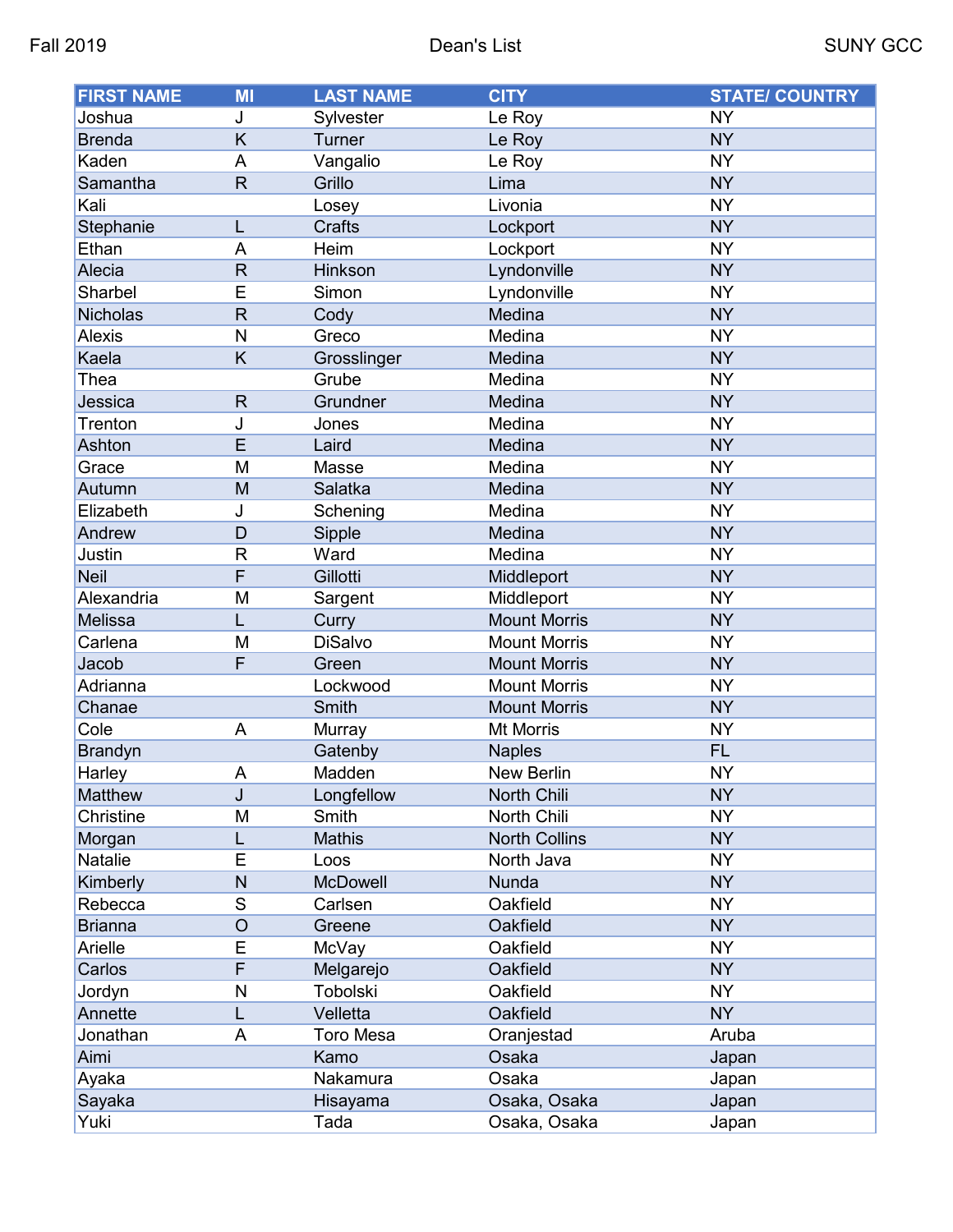| <b>FIRST NAME</b> | MI             | <b>LAST NAME</b> | <b>CITY</b>         | <b>STATE/ COUNTRY</b> |
|-------------------|----------------|------------------|---------------------|-----------------------|
| Peter             | P              | <b>Rystad</b>    | Oslo                | Norway                |
| Josilynn          | $\mathsf{R}$   | <b>Russo</b>     | Pavilion            | <b>NY</b>             |
| Elizabeth         | N              | Werner           | Pavilion            | <b>NY</b>             |
| Abby              | M              | Durr             | Penfield            | <b>NY</b>             |
| Paige             | E              | Evans            | Perry               | <b>NY</b>             |
| Matthew           | $\mathsf C$    | LaPiana          | Perry               | <b>NY</b>             |
| <b>Tayler</b>     | $\mathsf{R}$   | Louden           | Perry               | <b>NY</b>             |
| Kera              |                | Pfeiffer         | Perry               | <b>NY</b>             |
| Caitlyn           | M              | Sadowski         | Perry               | <b>NY</b>             |
| Connor            | B              | Smith            | Perry               | <b>NY</b>             |
| <b>Nakita</b>     | P              | Doxey            | Portville           | <b>NY</b>             |
| Chayla            | A              | <b>Barrett</b>   | Rochester           | <b>NY</b>             |
| Danielle          | R              | <b>Britt</b>     | Rochester           | <b>NY</b>             |
| <b>Brent</b>      | J              | Chapman          | Rochester           | <b>NY</b>             |
| <b>Baytekus</b>   | G              | Dagnew           | Rochester           | <b>NY</b>             |
| Melanie           |                | Diaz-Negron      | Rochester           | <b>NY</b>             |
| Lucia             |                | Escarzaga        | Rochester           | <b>NY</b>             |
| Cheyenne          | A              | French           | Rochester           | <b>NY</b>             |
| Kathia            | $\overline{Y}$ | Garcia Bracero   | Rochester           | <b>NY</b>             |
| Mikaela           |                | Kaschner         | Rochester           | <b>NY</b>             |
| Alexander         | E              | <b>Kates</b>     | Rochester           | <b>NY</b>             |
| Laquonda          | M              | McFadden         | Rochester           | <b>NY</b>             |
| Ethan             | A              | Oechsle          | Rochester           | <b>NY</b>             |
| Isaac             | $\mathsf C$    | Pollock          | Rochester           | <b>NY</b>             |
| Stormy            | D              | Pottorf          | Rochester           | <b>NY</b>             |
| Cidney            | N              | Ramos-Carrion    | Rochester           | <b>NY</b>             |
| Kyle              |                | Regan            | Rochester           | <b>NY</b>             |
| Luke              |                | Rohan            | Rochester           | <b>NY</b>             |
| <b>Bryant</b>     | J              | Springett        | Rochester           | <b>NY</b>             |
| Alicia            | N              | Thome            | Rochester           | <b>NY</b>             |
| Elbonda           | M              | Tito             | Rochester           | <b>NY</b>             |
| Gianna            |                | Toole            | Rochester           | <b>NY</b>             |
| Madeline          | J              | Warburton        | Rochester           | <b>NY</b>             |
| Kerri             | M              | Wigington        | Rochester           | <b>NY</b>             |
| Malachi           | D              | <b>Crist</b>     | Rush                | <b>NY</b>             |
| Tiago             | F              | Marques          | Sao Paulo           | <b>Brazil</b>         |
| Hannah            | M              | Masich           | Sardinia            | <b>NY</b>             |
| David             |                | White            | South Ozone Park    | <b>NY</b>             |
| Diana             | $\vee$         | Persaud          | South Richmond Hill | <b>NY</b>             |
| Austin            | T              | Cole             | Spencerport         | <b>NY</b>             |
| Chelsea           | M              | Cond             | Spencerport         | <b>NY</b>             |
| Lenora            |                | Kasper           | Spencerport         | <b>NY</b>             |
| <b>Silas</b>      | B              | Peers            | Spencerport         | <b>NY</b>             |
| Kathryn           | E              | Waterman         | Spencerport         | <b>NY</b>             |
| Frankie           |                | Panipinto        | Springwater         | <b>NY</b>             |
| Amanda            | R              | Datzler          | Strykersville       | <b>NY</b>             |
| Hannah            | $\overline{C}$ | Nixon            | Strykersville       | <b>NY</b>             |